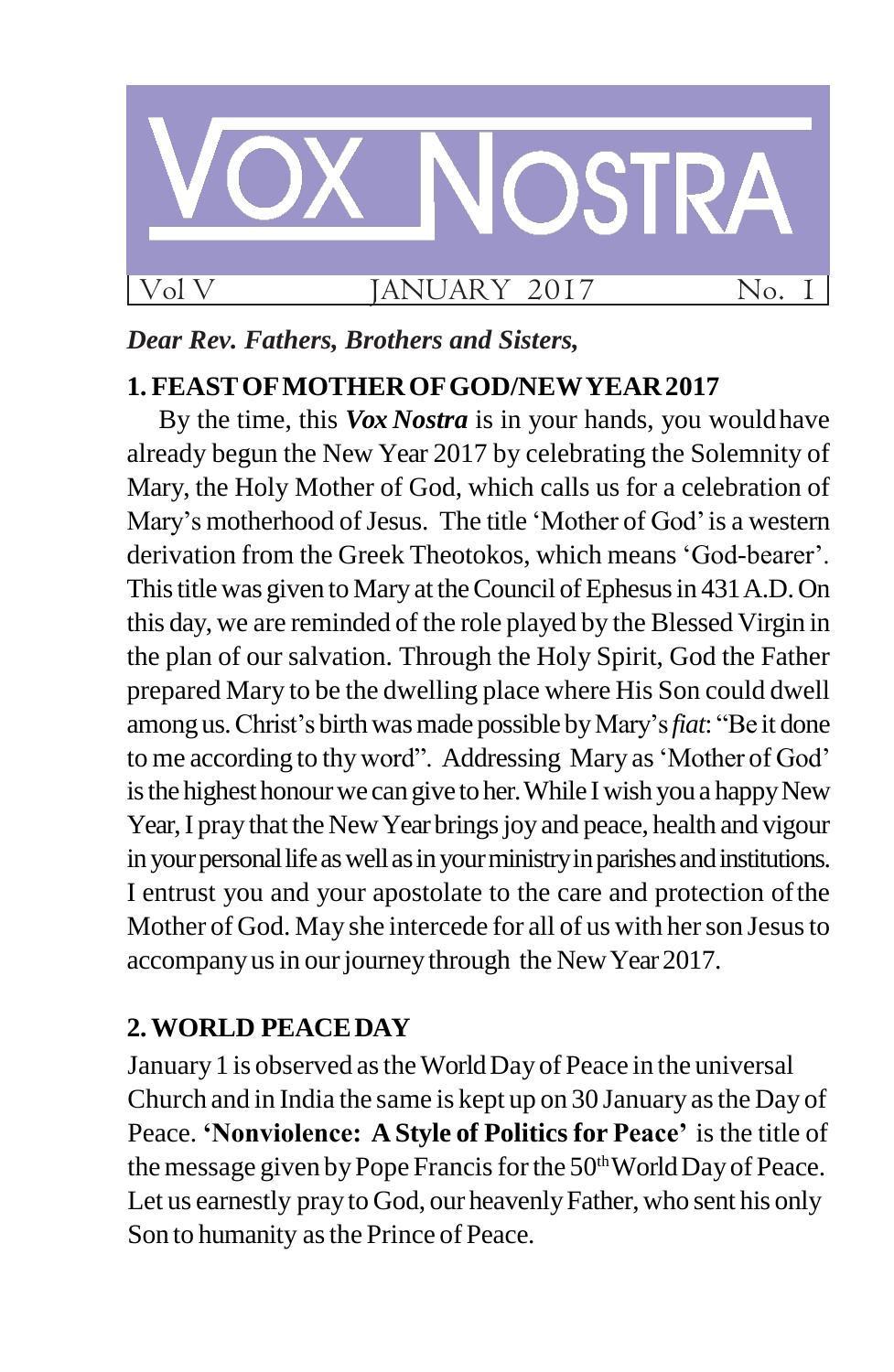#### **3.YEAROFLECTIODIVINA2017**

You have been already informed that the year 2017 will be celebrated asthe**YEAR OFLECTIODIVINA2017** in Udupi Diocese. I have given a circularin thisregard on 8 December 2016 and I exhort you to read it in full to your parishioners as per the instructions. As authorized by me, our diocesan Biblical, Catechetical and Liturgical Centre, Divya Jyothi, has prepared a handbook with creative, concrete and practical action plan for the celebration of the year in our diocese. I exhort all the parish priests to support Divya Jyothi and implement the action plan in all earnestness in your parish. There is a growing thirst for the Word of God among our faithful and they go to any extent to satiate this thirst and sometimes they are misled and misguided by wrong interpretations of the Word of God. Hence, let us make use of this opportunity to instil a taste for the word of God among our faithful. As per the action plan, decide in your parish which book of Bible the parishioners will start with, exhort them to read a Chapter every day and keep on encouraging them constantly throughout the year.If necessary, organize sufficient trainings at parish and ward levels and see that the theme 'Lectio Divina **In EveryHouse In Every Family"**is actualized in all the families of our diocese.

### **4. PRAYER FOR CHRISTIAN UNITYOCTAVE**

Jesus prayed for unitysaying: " I do not prayforthese only,but also for those who believe in me through their word, that they may all be one; even as you, Father, are in me, and Iin you, that they alsomay be in us, so that the world may believe that you have sent me" (Jn 17:20-23). This year the prayer for Christian Unity will be held from 18 to 25 Januarywith theme: **"Reconciliation–TheLove of ChristCompels**  Us" (cf. 2 Cor 5:14-20). Besides praying for Christian Unity, wherever possible, I request that common prayer services may be held along with groups of other Christian denominations so that it gives Christians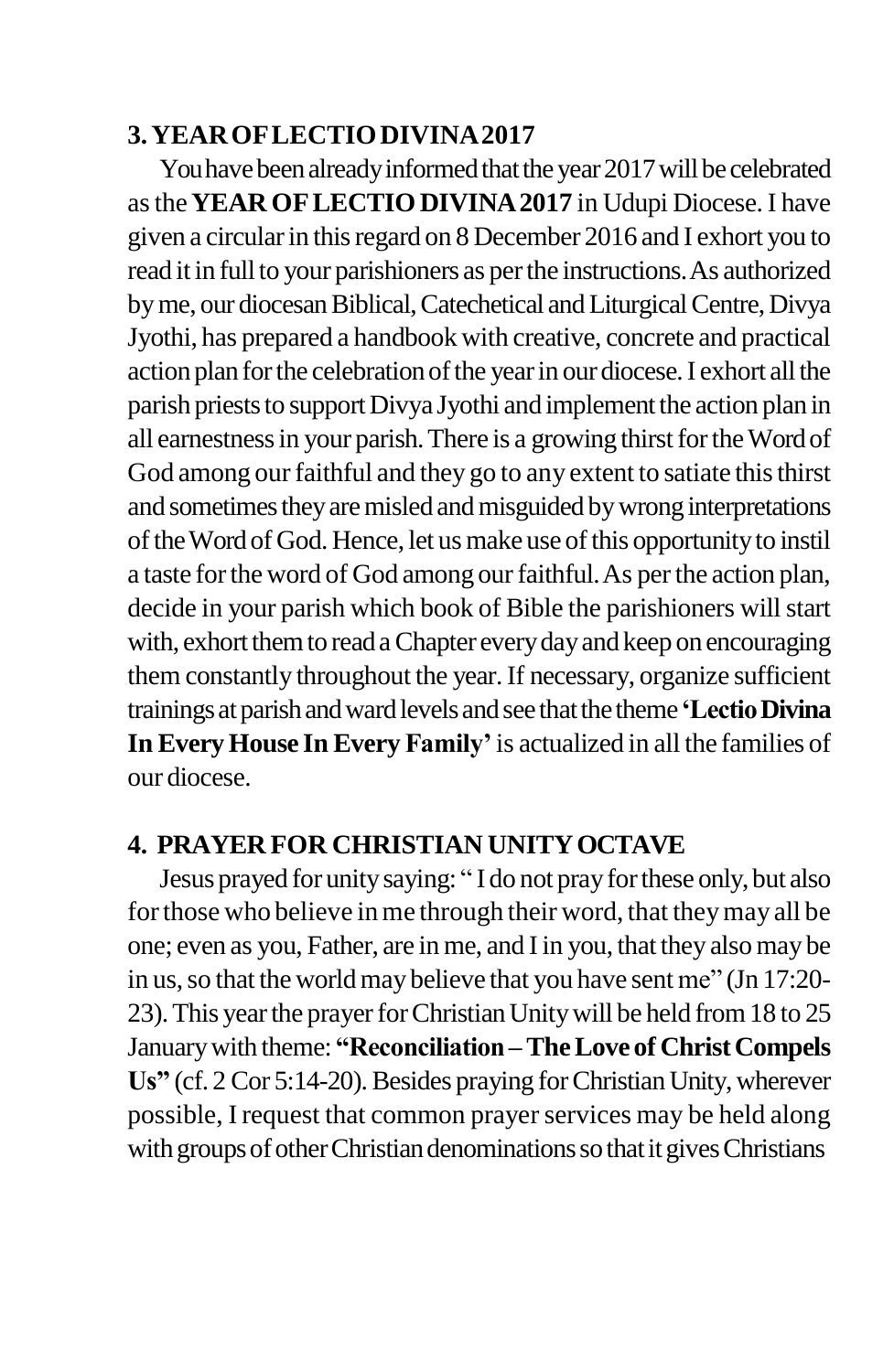an annual opportunity to continue their quest for the unity they already share in Christ. You may contact the diocesan Director of the Commission for Ecumenism for source material for organizing this Octave. It is also available in English in<http://www.vatican.va/> roman\_curia/pontifical\_councils/chrstuni/weeks-prayer-doc/ rc\_pc\_chrstuni\_doc\_20160531\_week-prayer-2017\_en.html

## **5. ECUMENISM SUNDAY**

22 January 2016, Sunday during the Prayer for Christian Unity Octave, isthe Ecumenism Sunday for the Church in India. While the CCBI Commission for Ecumenism has provided material for the Liturgy to facilitate the active participation of the faithful in the parishes and religious communities, this is an appeal to all of you not only to keep up with Ecumenism Sunday but also celebrate it in a befitting manner so that the mission of Jesus Christ may be realized in and through our incessant prayers for unity.

# **6. ANNUAL FEAST OF ST LAWRENCE BASILICA AT KARKAL-ATTUR**

Preparations are in full swing to celebrate the annual Feast of St Lawrence Basilica at Attur from 22 to 26 January 2017 with the traditionalsolemnity and devotion with the theme:**Be My Witnesses**. While the Parish Church will celebrate Confraternity Sunday on 22 January, the festive celebrations of the Shrine will commence on the same day. Last year a large number of pilgrims flocked to the Shrine for reconciliation, peace, prayers, favours and blessings. This year the number would certainly increase due to the elevation of the shrine to the status of a Minor Basilica.

What is heartening and consoling to note is the desire of the Catholic faithful to approach the Sacrament of Reconciliation with great faith and sense of repentance, which is unique at Attur. Even though nearly 300 priests opt to hear confessions during the days of the Shrine festivities, their availability during the nights of Tuesday and Wednesday, being peak hours of visits from pilgrims, falls drastically short. Now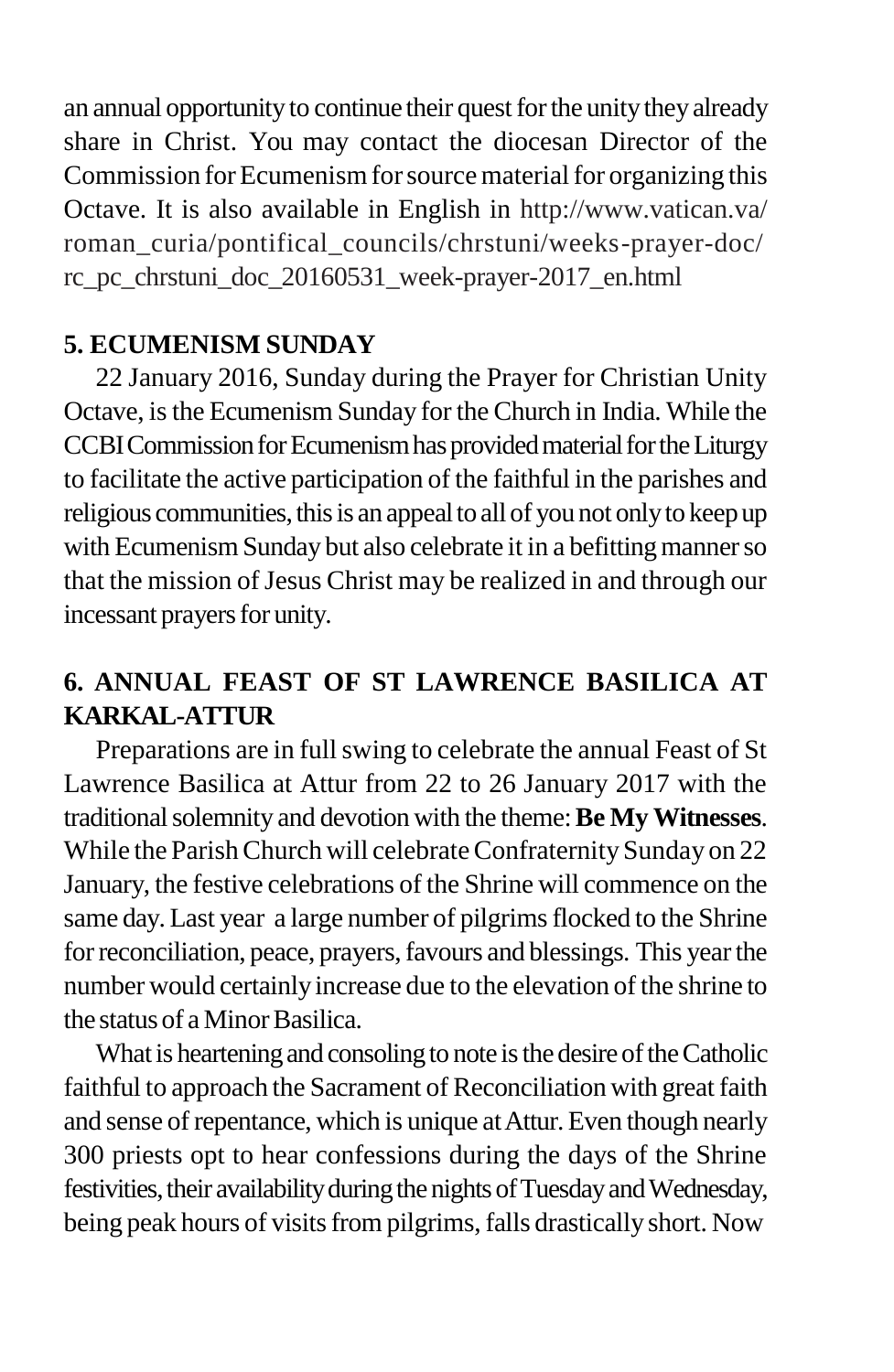that we begin the festive celebrationsfrom 22 January itself, even for 22 January, Sunday night onwards, we need to provide sufficient number of priestsfor confessionalfacility. Hence, I appeal to all our prieststo make themselves available for confessions, especially during the peak hours and nights, when the presence of people is large and need of confessors is more. This is our Diocesan Shrine, so very important, revered and held in such high esteemby people of allfaiths and walks of life. Hence it should be a matter of great pride for all of us to provide the best spiritual care and facility to them which can be done only by us, priests.

While I extend to all of you dear Fathers, your dear parishioners, Religious Men and Women and members of your Communities a cordial invitation to the Attur Basilica Feast, I request you Rev. Fathers, Diocesan and Religious, to make it a point to make yourself available to hear confessions not onlywhen a time and dayis allotted to you but also when there is a rush and great need. Deanerywise time schedule will be prepared and communicated to you through your respective Deans. Please cooperate wholeheartedly and generously. Happy Feast of St Lawrence Basilica to all of you!

#### **7. CCBIMEETING**

The 29<sup>th</sup> Plenary Assembly of the CCBI will be held in Bhopal from 31 January to 8 February 2017. TheConference will deliberate on the theme of **Family** with special focus on the Post Synodal Apostolic Exhortation *Amoris Laetitia* given by Pope Francis on 19 March 2016.Let us keep all the participantsin our prayers and prayforfruitful deliberations during this meeting so that the Church in India may benefit significantly in her apostolate towards family - the domestic Church.

#### **8. LETTER FROM MLA J. R. LOBO**

I have received a Communication from Mr J.R. Lobo, MLA Mangalore South and Chairman, Committee on Welfare of Backward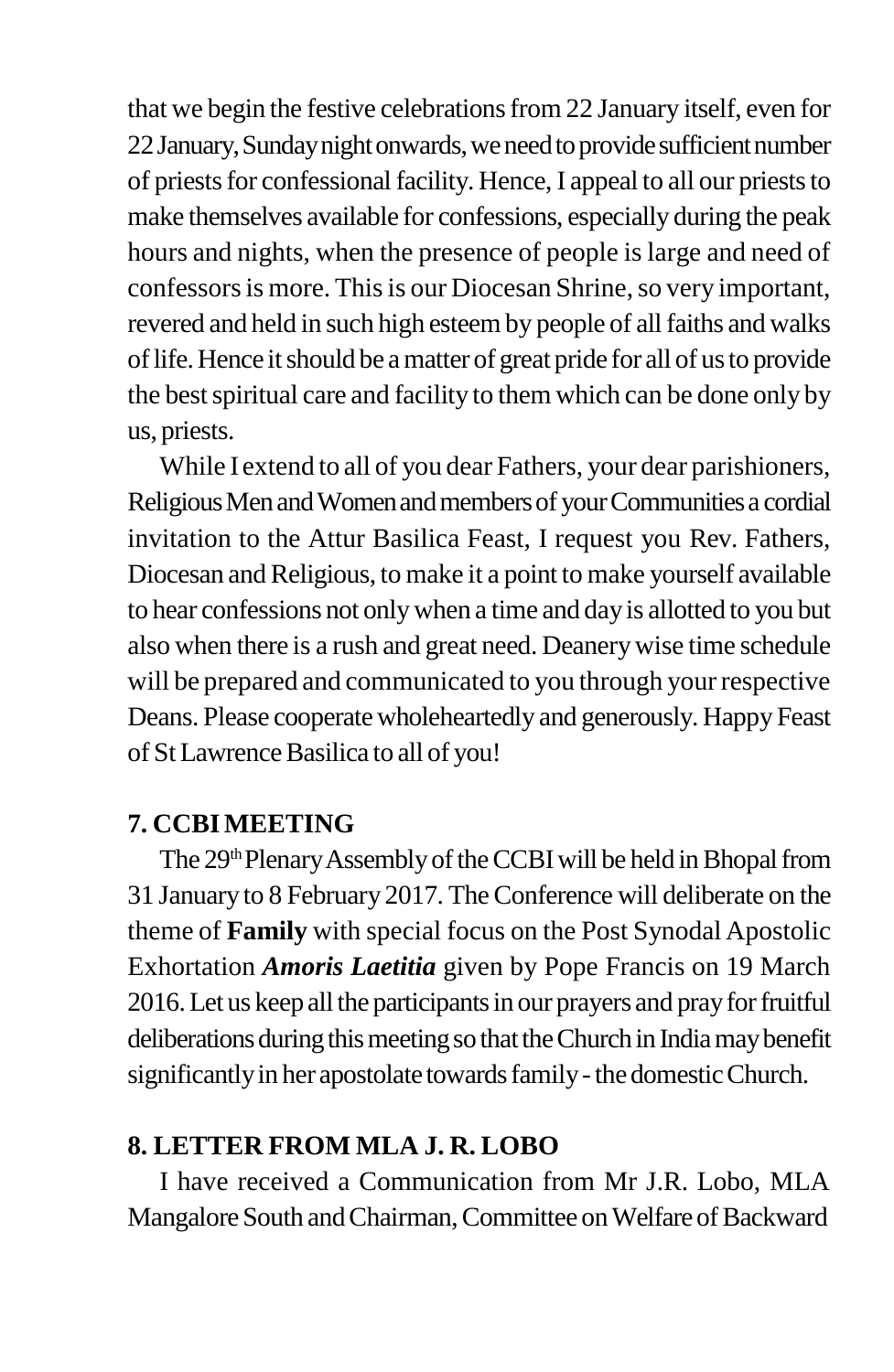Classes andMinorities dated 10.12.2016which has been printed on page 19 of this *VoxNostra* for your kind information and if necessary, action. If any Parish Church in this Diocese lacks burial ground (cemetery) of its own, then application may be given to this Committee as perthisCommunication by submitting necessary documentation as expressed therein. Hence, please take note of this Communication and act accordinglyif necessary.

### **9. PARISH STATUTORYBODIES**

Several Parishes have already held elections to offices to statutory bodies as per the Constitution made effective from 01 November 2016 and have provided details of such election minutes and list of names for my approval for which I thank you dear Rev. Fathers for your response and prompt action. Those of you who have still to complete the process of holding elections are hereby requested to do so without any delay so that the new statutory bodies start functioning from January 2017.

Those of you Rev. Parish Priests who haven't sent information as indicated in theConstitution on pages 89 and 90 while sending the list of names of the newly constituted PPC and PFC for approval, I hereby request you to please do so (two copies) without delay. So that I may be able to correspond with/contact the Vice-Presidents, Secretaries, Commissions" Sainyiojaks (coordinators) of Parish PPCs and Sanchaalaks (Conveners) of 18 PPC Commissions, I request you to send their details of names, addresses in English and telephone numbers (landline if any and cell number). Thanks in anticipation.

### **10.ANNUALSTATISTICS**

The annual statistical returns for the year 2016 are to be submitted before 31 January 2017 in the prescribed formats that have been enlosed herewith. I earnestly request the Diocesan priests and Superiors of Religious Communities to submit the filled in forms well in time to enable me to forward them to the Secretariat of State in Rome.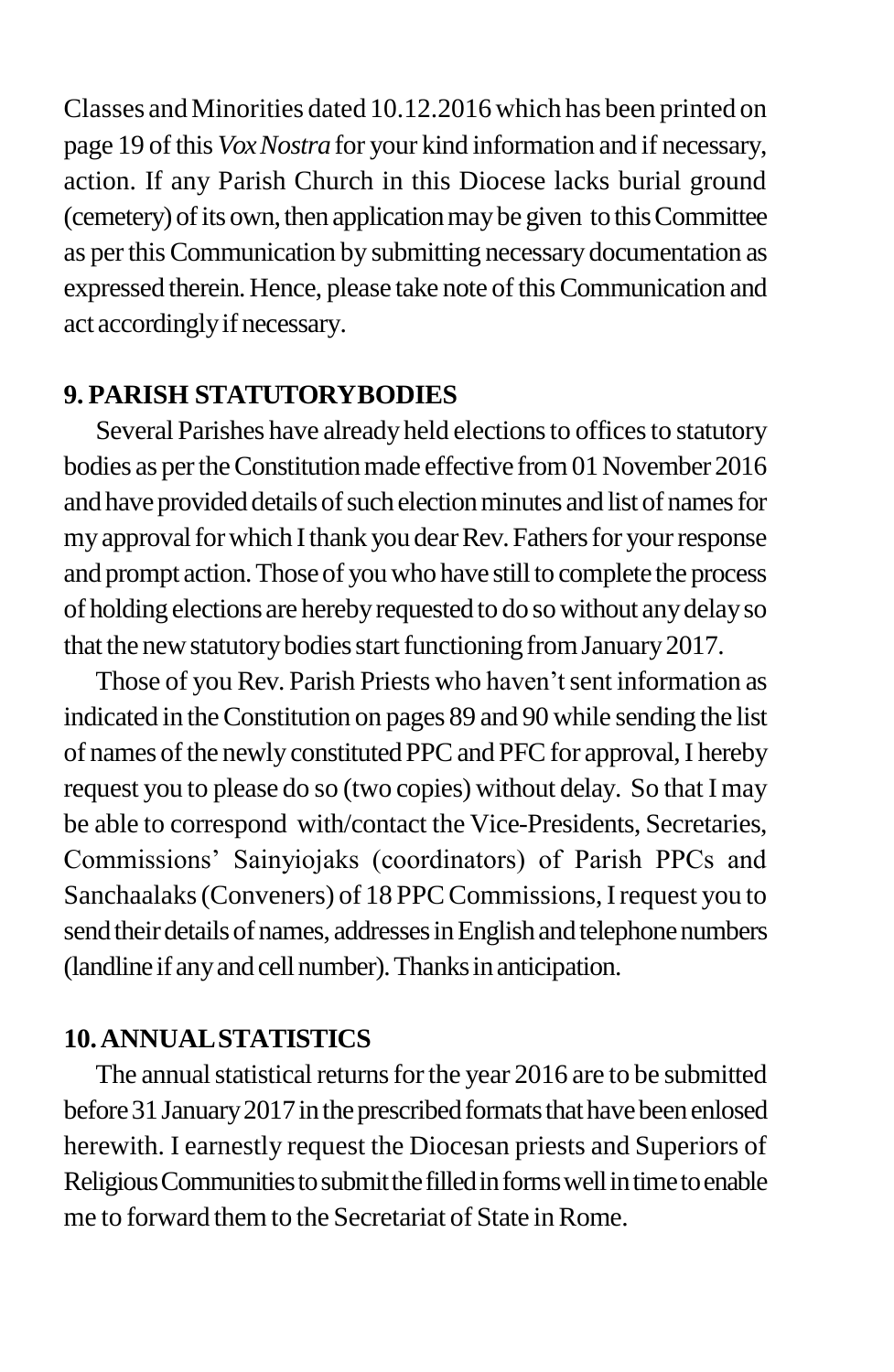## **11.CONGRATULATIONS**

I am happy to inform you that the newly constructed Church dedicated to St Francis Xavier at Udyavara has been declared the *Best Public Building in the District of Udu*pi - for the year 2016 by the Association of Consulting Civil Engineers (ACCE – India) through its wing in Mangalore on 20 December 2016 at a ceremony held in the Milagres Centenary Hall, Mangalore. I hereby offer my heartfelt congratulations to the Parish Priest, Rev. Fr Roque D'Souza, PFC and PPC members, and Parishioners of Udyavara Parish and the Architect Yogishchandra, Engineers Dany Pinto and Gopal Bhat, and Contractor Marcel Rodrigues for their contribution to the praiseworthy award.

### **12. INAUGURATIONAND BLESSING:**

### **a. MILAGRES CATHEDRAL**

The Platinum Jubilee celebration of Milagres Cathedral, Kallianpur building was held on 12 December 2016. Tomark the occasion, the façade of the Cathedral was renovated by installing a huge statue of Our Lady of Miracles and wasinaugurated and blessed byme on the same day in the presence of the priests and the parishioners of Milagres Cathedral. I extend my heartfelt congratulationsto the Rector,V.Rev.Fr StanyLobo, assistants FrAnil PrakashCastelino and Fr Rolwin Aranha and the parishioners for working unitedlyand shouldering the responsibility of the celebrations. As you know, this Cathedral has the seat of the Bishop and serves as the central Church of the diocese and hence it should remain very dear to all the priests and the faithful in the diocese.

## **b. CARMEL CONVENT,GANGOLLI**

The newly constructed Convent at Gangolli was inaugurated by V. Rev. Sr Carmel Rita, AC, Provincial Superior of the Apostolic Carmel, blessed by V.Rev. FrAnil D'Souza and the beautiful Chapel was consecrated by me on 17 December 2017. On this joyous occasion, I congratulate the Superior, Sr Julie Anne, AC and the sisters of Carmel Convent Community and wish them well, thanking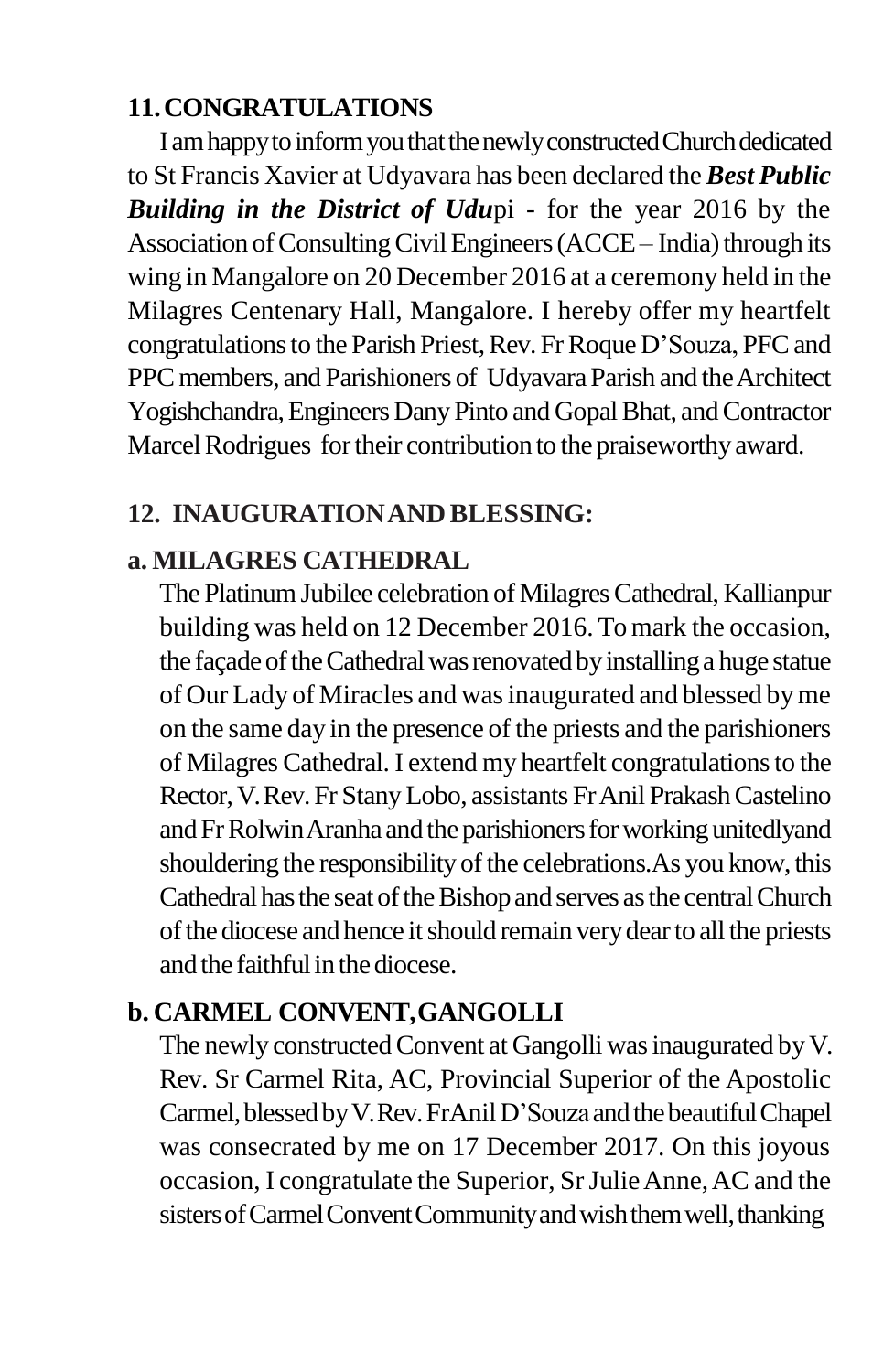them for their apostolate, especially in the educational ministry through their institutions, and also for their dedicated service at Our Lady of Immaculate ConceptionChurch, Gangolli.

### **c. STPETER"S CHURCH,PETHRI**

The renovated St Peter"s Church at Pethri was inaugurated and blessed on 20 December 2016. There was an urgent need to reconstruct the portico since it was dilapidated. The parishioners, under the able leadership of Parish Priest, Rev. Fr Canute Barboza, took up the responsibility to construct a suitable portico and alongside renovated the entireChurch,which nowis attractive and conducive for prayer and worship. I congratulate Rev. Fr Canute Barboza and all the parishioners for coming together and working enthusiasticlly towards realizing this project in all earnestness.

## **d. HOLYFAMILYCHURCH,BRAHMAVAR**

The newly constructed Holy Family Church in Brahmavar was inaugurated and blessed on 28 December 2016 in the presence of a large number of priests and faithful. The construction of this beautiful Church of God was completed in a short time, thanks to the untiring efforts of the Parish Priest, Rev. Fr Antony Vas, OFM Cap. and the whole-hearted cooperation and collaboration by the Parish Finance and Pastoral Councils, supportive parishioners, generous benefactors and the people of good will who contributed their mite towards the building of the Church. The new Church is spacious, conducive to liturgy and prayers, and stands as a striking centre of Christian presence beside the National Highway 66. I hereby express my sincere thanks and offer my congratulations to Rev. Fr Antony Vas and the parishioners for working hard and with commitment towards realizing their dream.

> Yours in Christ  $+$  $x$ + Gerald I. Lobo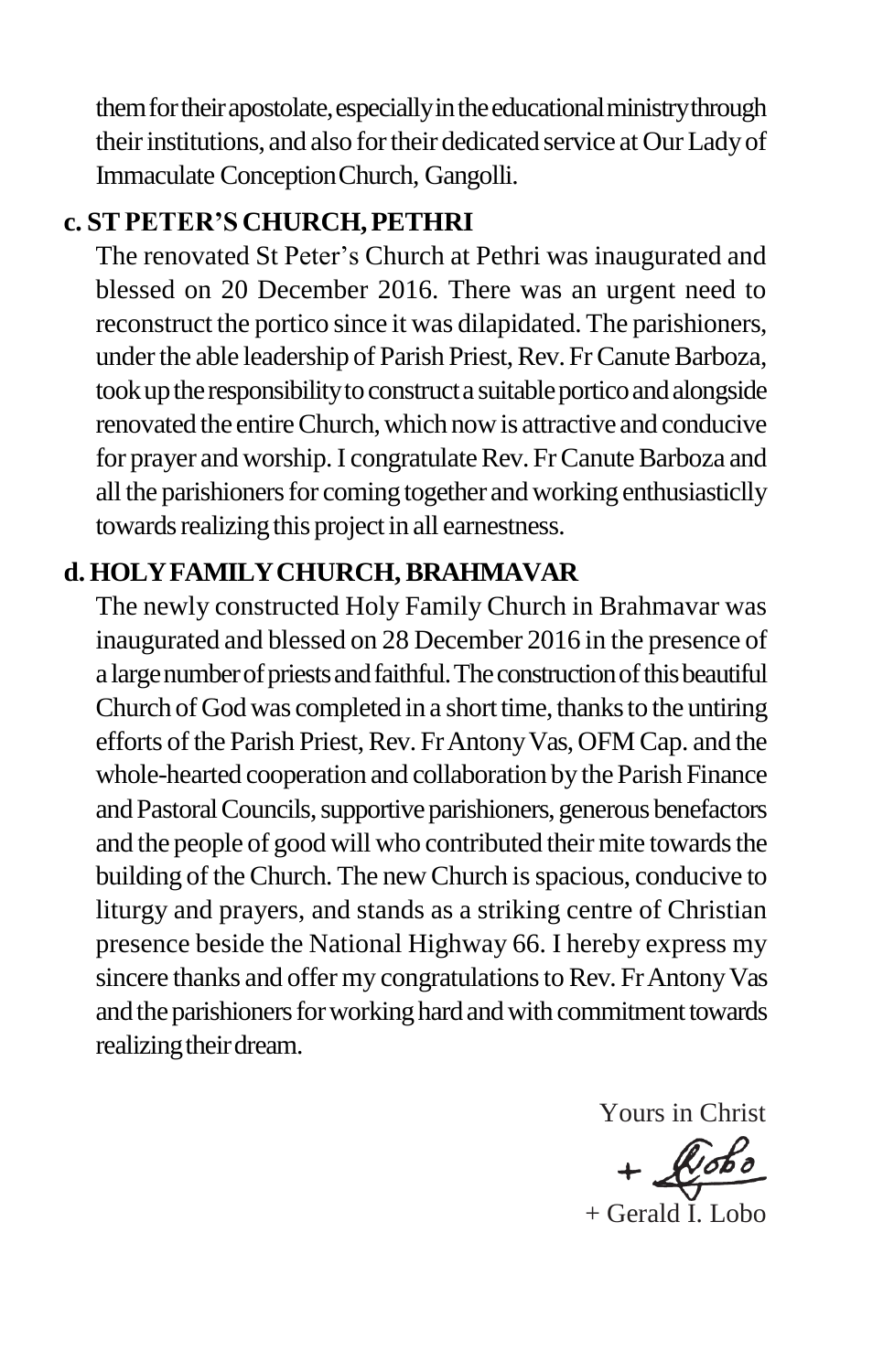### **CATHOLIC EDUCATION AL SOCIETY UDUPI (CESU)**

A one day training Programme for all the Correspondents and heads of High Schools, PU Colleges and degree Colleges will be held on Monday, 16<sup>th</sup> Jan 2017 at the Conference Hall adjacent to CESU office. The following topics will be dealt with by the Resource persons:

- 1. POCSO Act (Protection of Children from Sexual Offences) 2012
- 2. CBCIChild Protection, Policy and Procedures
- 3. Matters relating to New Education Policy
- 4. Qualitiesof a good teacher/administrator
- 5. Matters relating to PF, ESI, Juvenile Justice etc…….

Resource Persons: Team from KRCE (Karnataka Regional Commission for Education)

The Correspondents and heads of the Institutions are requested to attend this training Programme

#### **Fr Lawrence D"Souza Secretary**

# **DIVYA JYOTHI (DBCLC)**

# **PROGRAMS IN JANUARY 2017**

- **Jan 7**  Diocesan Exam in Catechism and Value Education Exam for VII & X Std. The schools should collect question papers on 6 Jan 2016 before 1.00 pm
- **Jan 8**  Liturgical Seminar, Kanajar
- **Jan 15**  Evaluation of Diocesan Exam
- **Jan 22-26**  Attur Shrine Feast Liturgy Animation **Fr Stephen D"Souza Director**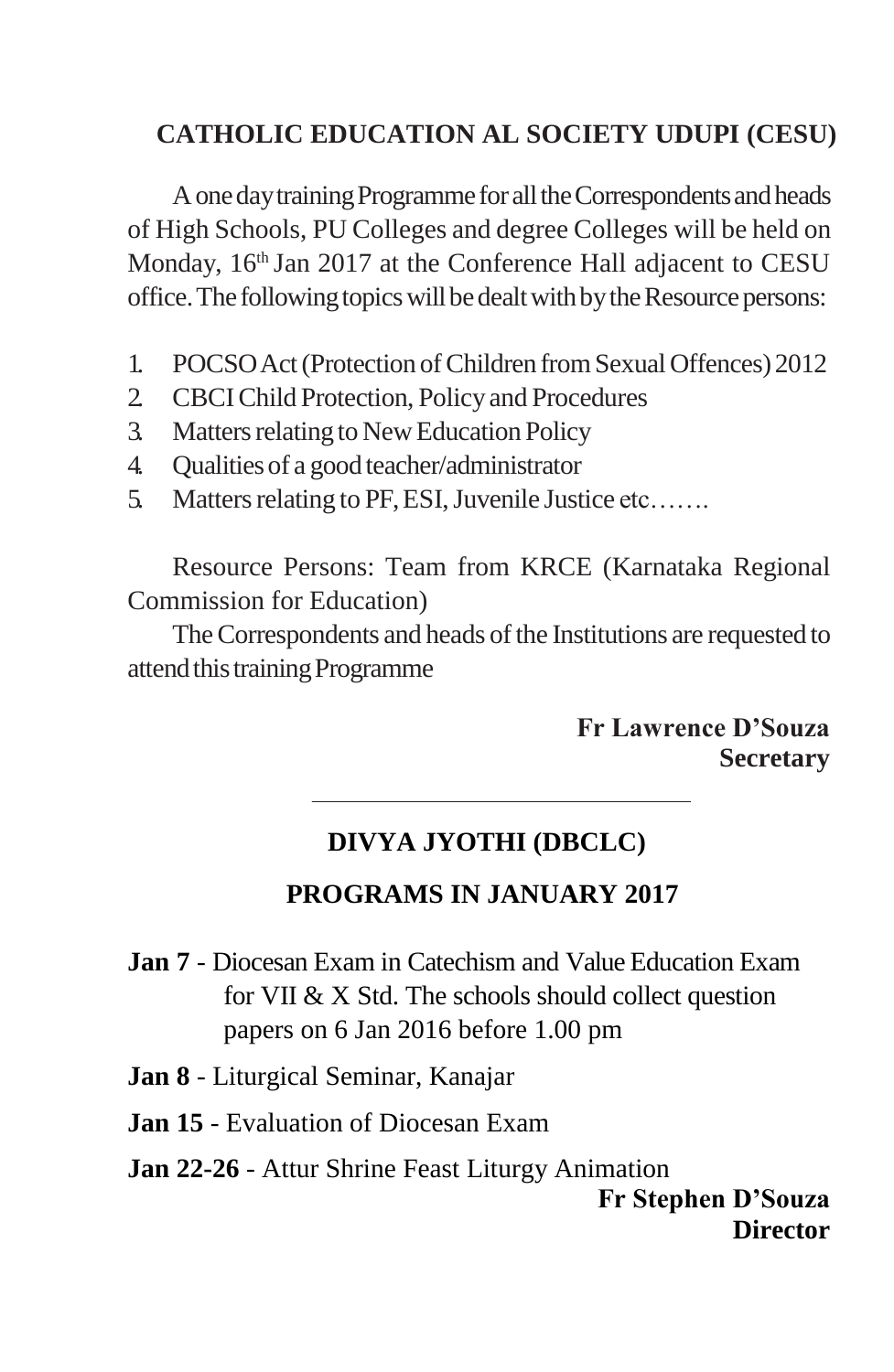### **YOUTH COMMISSION**

### **NYC- ICYM**

*National Youth Convention* (NYC) is a four-day megaevent held once every three years in any one of the fourteen ecclesiastical Regions of India. It is a gathering of Christian young leaders along with their animators organized to provide a platform for them to encourage and equip the youth to be *the Church* both at the local and at the global level as well. It is also aimed at strengthening them in their faith in Jesus Christ through faith experience gained from testimonies, opportunities provided to develop and utilize God-given talents,from firsthand knowledge of other cultures, traditions by interacting with the youth hailing from these backgrounds and being friends to each other so that they are able to freely share, interact and live together– all these activities solely aimed to promote unity among them, enkindle love for Christ, live for Him and for the Church.

The NYC 2017 will be held in St Joseph's Engineering College at Vamanjoor, Mangalore from 18 to 21 January 2017 with the theme: *Touched by Jesus Walking His Way,* with the thrust: *Youth to youth evangelization*, *Youth Empowerment*, *Media Advocacy*  and *Socio-Political Leadership*. A peace rally will be held on 22 January 2017 and a public function thereafter. 76 youth and animators from our Diocese will participate in the NYC.

I express my sincere thanksto all our Parish Priests,Assistant Parish Priests, the Youth and their animators and parishioners for hosting the NYC cross in a solemn, devout and meaningful way in their respective parishes praying for the success of the upcoming event. The manner in which the NYC cross was received and handed over by our parishes was highly appreciated. I remain grateful to you all.

*Days In Diocese*: The just four year old Diocese of Udupi is proud indeed to be the host for an event called *Days In Dioceses* (DID) from 14 to 18 January 2017 for the first time ever. **DID** are three (03)